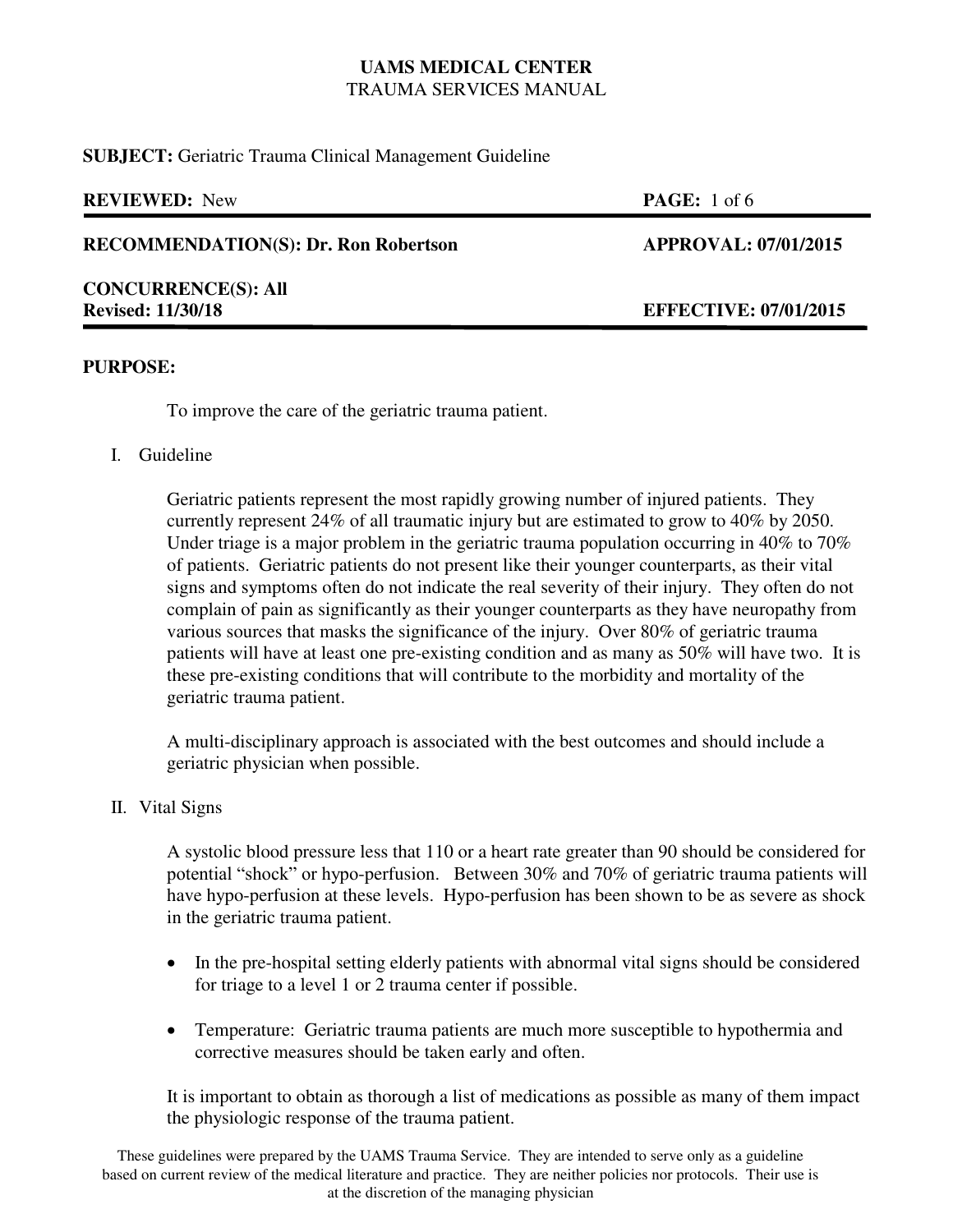**SUBJECT:** Geriatric Trauma Clinical Management Guideline

| <b>REVIEWED:</b> New                        | <b>PAGE:</b> $2$ of 6        |
|---------------------------------------------|------------------------------|
| <b>RECOMMENDATION(S): Dr. Ron Robertson</b> | <b>APPROVAL: 07/01/2015</b>  |
| <b>CONCURRENCE(S): All</b>                  |                              |
| <b>Revised: 11/30/18</b>                    | <b>EFFECTIVE: 07/01/2015</b> |
|                                             |                              |

III. Lactate and Base Deficit Determination

Geriatric patients with a systolic BP  $\leq$  100 or HR  $>$  90 should have a lactate level or base deficit determined early in their presentation to the hospital.

- A lactate  $> 2.5$  or a base deficit worse than -6 mmol/L are indicative of hypo-perfusion and severe trauma. This is associated with mortality rates in the geriatric population of greater than 60%.
- If these patients present to a level III or level IV trauma center, they should be stabilized and transferred ASAP, avoiding unnecessary testing. Transfer should occur within one hour of presentation at level III or IV trauma centers.
- These patients should be transferred to Level I or II centers as improved outcomes are observed in institutions with these resources.

Upon presentation to Level I or II trauma center and identification of lactate or base deficit levels as described, patients should undergo prompt appropriate resuscitation and/or surgical interventions. These patients should be admitted to the ICU and have serial examinations and laboratory evaluations to ensure they are correcting the base deficit and lactate.

## IV. Rib Fractures

Patients with multiple rib fractures should be admitted to the hospital for pain management and adequate pulmonary toilet. Elderly patients with  $> 6$  rib fractures have a 20% mortality rate and a 30% risk of pneumonia.

- Appropriate pain management refer to Traumatic Chest Injury Guideline
- Epidural analgesia has been shown to improve outcomes and reduce length of stay in patients where adequate pain control cannot be attained with oral or PCA narcotics.
- In severe, multiple, complex, or flail segment rib fractures, intubation, ventilator support and surgical rib fixation may be required to manage the injury.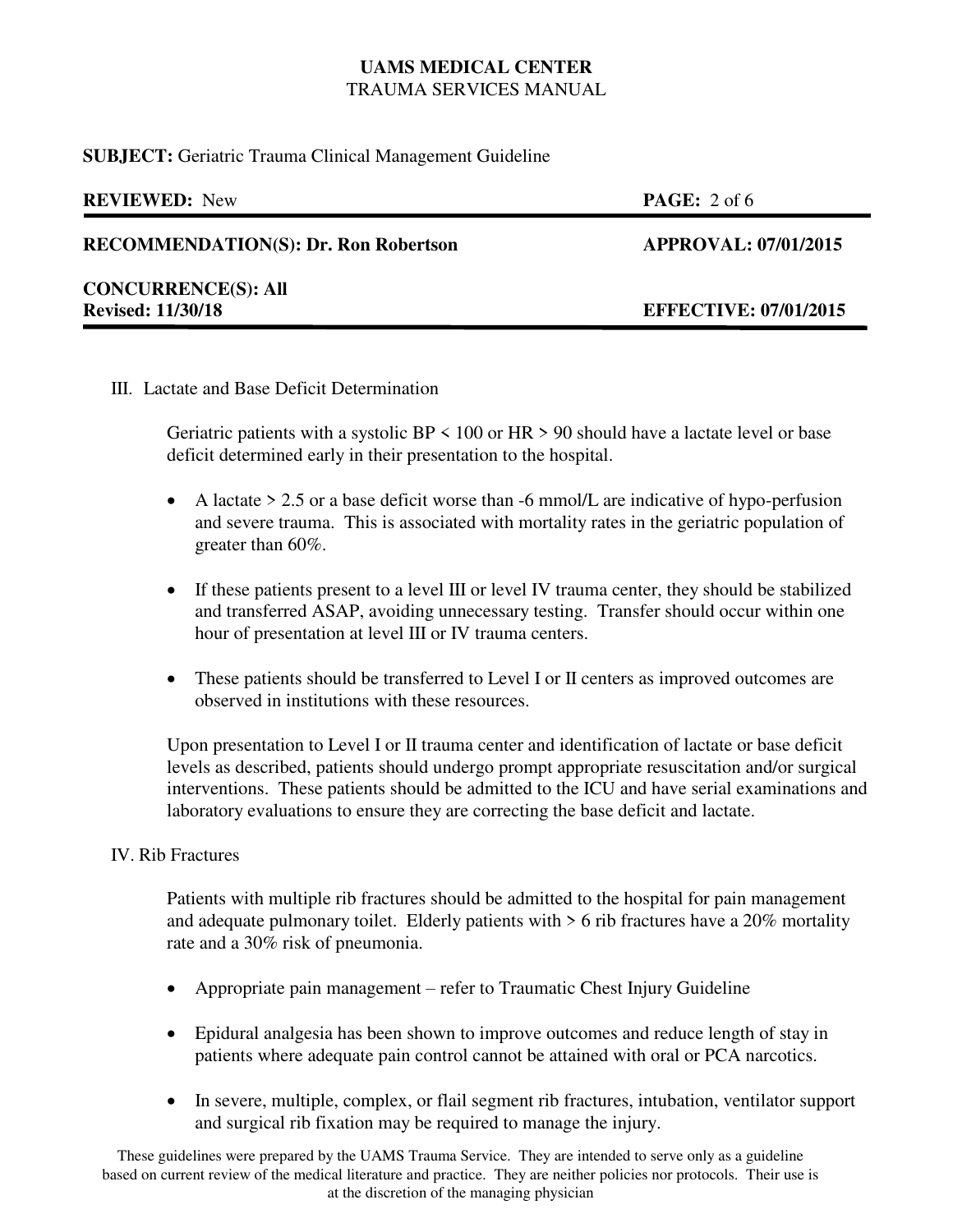**SUBJECT:** Geriatric Trauma Clinical Management Guideline

| <b>REVIEWED:</b> New                        | <b>PAGE:</b> $3$ of 6        |
|---------------------------------------------|------------------------------|
| <b>RECOMMENDATION(S): Dr. Ron Robertson</b> | <b>APPROVAL: 07/01/2015</b>  |
| <b>CONCURRENCE(S): All</b>                  |                              |
| <b>Revised: 11/30/18</b>                    | <b>EFFECTIVE: 07/01/2015</b> |
|                                             |                              |

V. Traumatic Brain Injury

All patients with a history of trauma should have a rapid screen for the use of anticoagulants and anti-platelet medications upon arrival. A non-contrast CT scan of the brain should be done within 30 minutes of arrival if the patient is on any anticoagulants or anti-platelet medications, even in the face of trivial mechanism of injury.

CT scan of the brain should be repeated with any change in neurologic status. For those on anticoagulation, CT should be repeated within 6 hours as delayed bleeds can occur. The geriatric patients are at very high risk for subdural hematomas and subarachnoid hemorrhage but epidurals are relatively rare.

Initial GCS should not be used to make triage decisions and aggressive care should be provided, but if the GCS remains 8 for more than 72 hours, the outcomes are dismal.

## VI. Geriatric Patients on Anticoagulation

Due to the incidence of geriatric patients taking anticoagulants or anti-platelet medications there should be a rapid history to determine use of these medications. If the patient is on any of these medications urgent evaluation and possible reversal is warranted.

- A coagulation profile should be performed ASAP. ROTEM will be the standard. For patients on Coumadin, an INR should be obtained.
- Patients with life threatening bleeding should undergo rapid correction.
- If the PT or INR are elevated rapid correction with FFP or PCC (Prothrombin Concentrate Complex) should occur.
- If on Plavix, an P2Y12 level should be obtained. If on ASA, a platelet activation function should be obtained.
- If FFP or PCC are not available, the patient should be transferred to a center that is capable of reversal of their anticoagulation.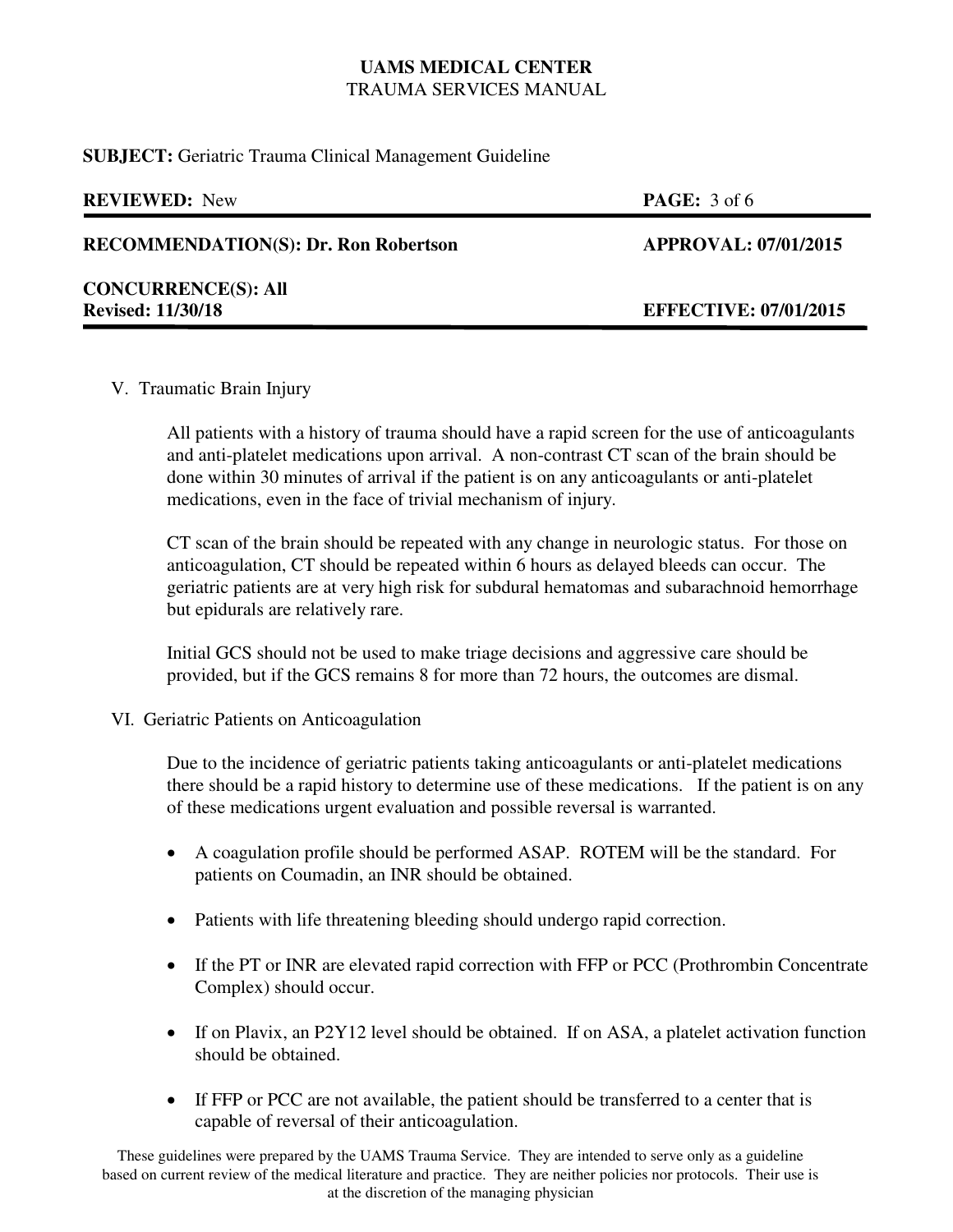**SUBJECT:** Geriatric Trauma Clinical Management Guideline

| <b>REVIEWED:</b> New                        | <b>PAGE:</b> $4$ of 6        |
|---------------------------------------------|------------------------------|
| <b>RECOMMENDATION(S): Dr. Ron Robertson</b> | <b>APPROVAL: 07/01/2015</b>  |
| <b>CONCURRENCE(S): All</b>                  |                              |
| <b>Revised: 11/30/18</b>                    | <b>EFFECTIVE: 07/01/2015</b> |
|                                             |                              |

Correction of coagulopathy to an INR  $\leq 1.6$  within 2 hours of presentation and complete correction within 4 hours have been shown to improve outcomes.

## VII. Solid Organ Injury

In recent years the role of non-operative management of solid organ injuries has gained acceptance. Geriatric trauma patients with solid organ injury may be managed successfully using non operative techniques but require some additional precautions.

- The geriatric patient should be admitted to ICU for observation.
- The hospital they are admitted to should offer 24 hour surgical and interventional radiology (IR) services.
- Any sign of deterioration should result in surgical or IR intervention.

## VIII. High Risk Markers

There are specific markers seen in the geriatric population which indicate a high risk for poor outcomes. Attention to identification of these factors and rapid transfer to a Level I or II trauma center and/or rapid intervention to address these issues can improve outcomes in these patients. These markers include:

- Admission GCS  $\leq$  14
- Need for early transfusion of blood products (PRBC/FFP)
- Need for early surgical intervention
- Base Deficit worse than -6 mmol/L
- Lactate  $> 2.5$
- Systolic blood pressure  $\leq 110$
- $\bullet$  INR > 1.6
- $-HR>90$

## IX. Complications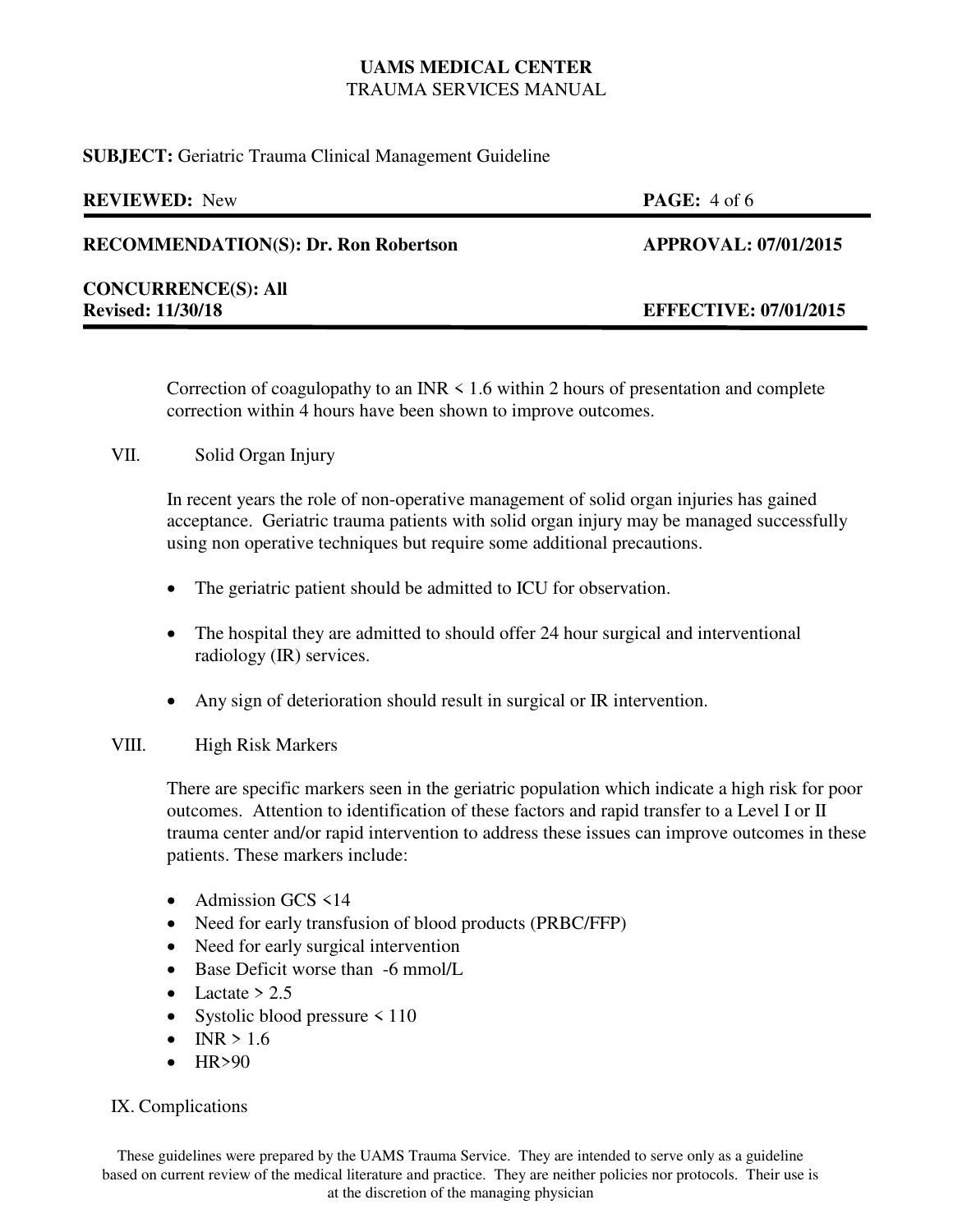#### **SUBJECT:** Geriatric Trauma Clinical Management Guideline

| <b>REVIEWED:</b> New                        | <b>PAGE:</b> $5$ of 6        |
|---------------------------------------------|------------------------------|
| <b>RECOMMENDATION(S): Dr. Ron Robertson</b> | <b>APPROVAL: 07/01/2015</b>  |
| <b>CONCURRENCE(S): All</b>                  |                              |
| <b>Revised: 11/30/18</b>                    | <b>EFFECTIVE: 07/01/2015</b> |
|                                             |                              |

Complications in the geriatric population occur frequently (>30%) and contribute significantly to poor outcomes. A high index of suspicion, early identification, and prompt care can improve outcomes. Attention to the following list may reduce some of the more common complications and risks in the geriatric population:

- DVT prophylaxis
- Stress ulcer prophylaxis
- Decubitus ulcer prevention early backboard removal
- Ventilator associated pneumonia protocols, if intubated
- Early nutrition enteral if possible
- Early deconditioning early OT/PT/rehab involvement

## **Performance Monitoring:**

- 1. Injured patients > 65 years of age require trauma team activation
- 2. Geriatric trauma patients will have lactate level or base deficit obtained
- 3. Geriatric patients on anticoagulants with suspected head trauma will have a CT performed within 30 minutes of ED arrival
- 4. When indicated, reversal of anticoagulation will be initiated within 2 hours of ED arrival in Geriatric Trauma patients